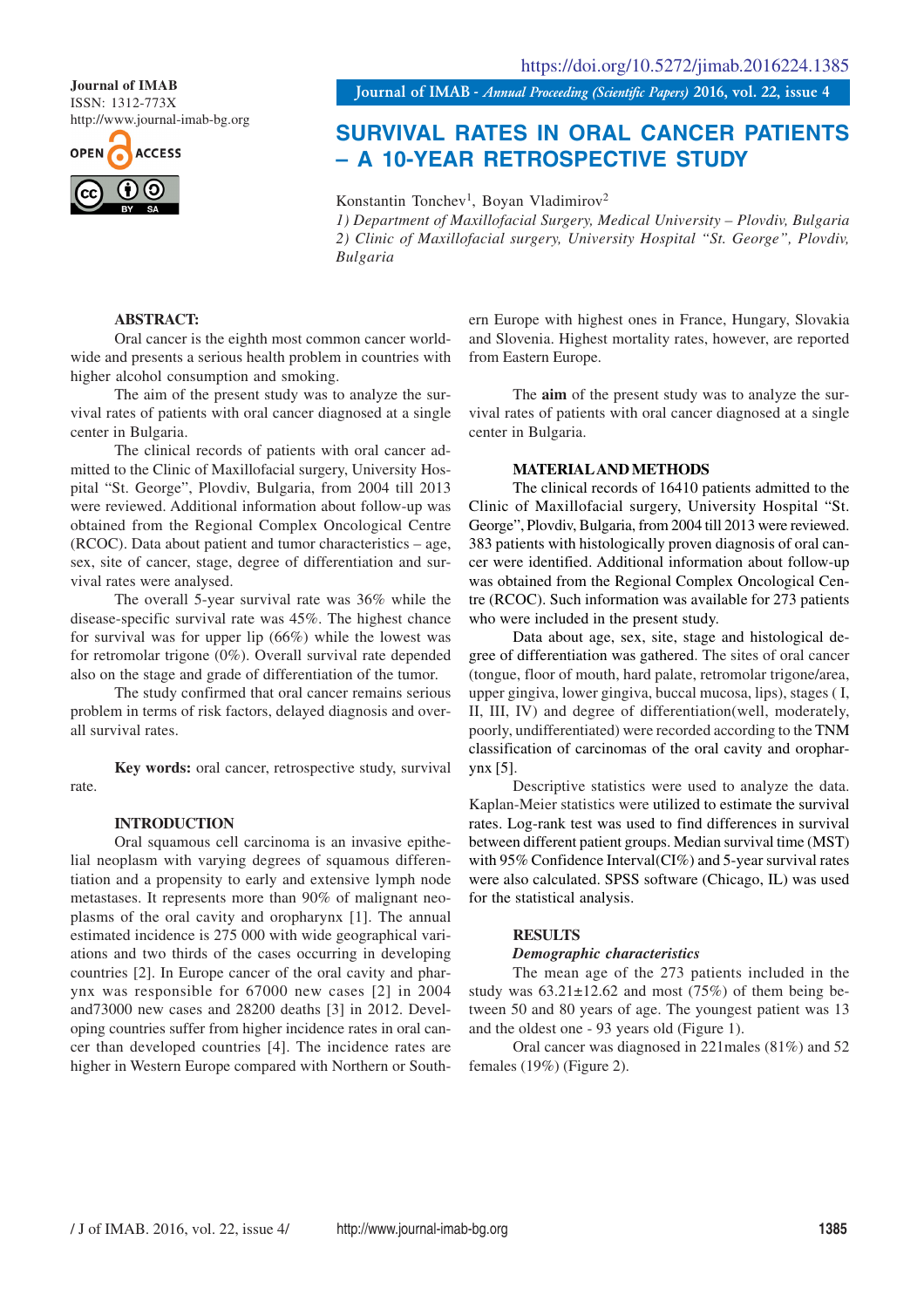**Fig. 1.** Distribution of patients with oral cancer according to age.



**Fig. 2.** Distribution according to sex.



## *Tumor characteristics*

The distribution of patients according to the site of cancer origin is presented in Figure3. Our findings showed that the lips were affected in 91 cases(33%), followed by tongue and floor of the mouth and they were the most commonly involved sites. The retromolar trigone, hard palate and buccal mucosa were affected in 8 cases(3%) each and were least likely to give rise to oral cancer.





Figure 4 presents patients with stage IV oral cancer at the time of diagnosis were the most numerous group of patients – 40 % (110cases), stage III (58cases), stage I (56 cases), stage II (49cases). Stage IV combined 3 sub-stages as follows - stage IVA (94cases), stage IVB (7 cases) and stage IVC (9cases).

**Fig. 4.** Distribution according to tumor stage.



Most of the oral cancers were moderately differentiated  $-112$  cases(53%) (Figure5)

**Fig. 5.** Distribution according to grade of differentiation.



## *Survival*

Figure 6 presents overall 5-year survival rate which was36 %(SEM, 3%) with median survival time of 25 months (95% CI, 16-33 months).

Disease-specific 5-year survival rate was 45 % (SEM, 3%) with a median survival of 34 months (95% CI, 12-55 months)

The overall 5-year survival rate for males was 37 % and for females 30 %.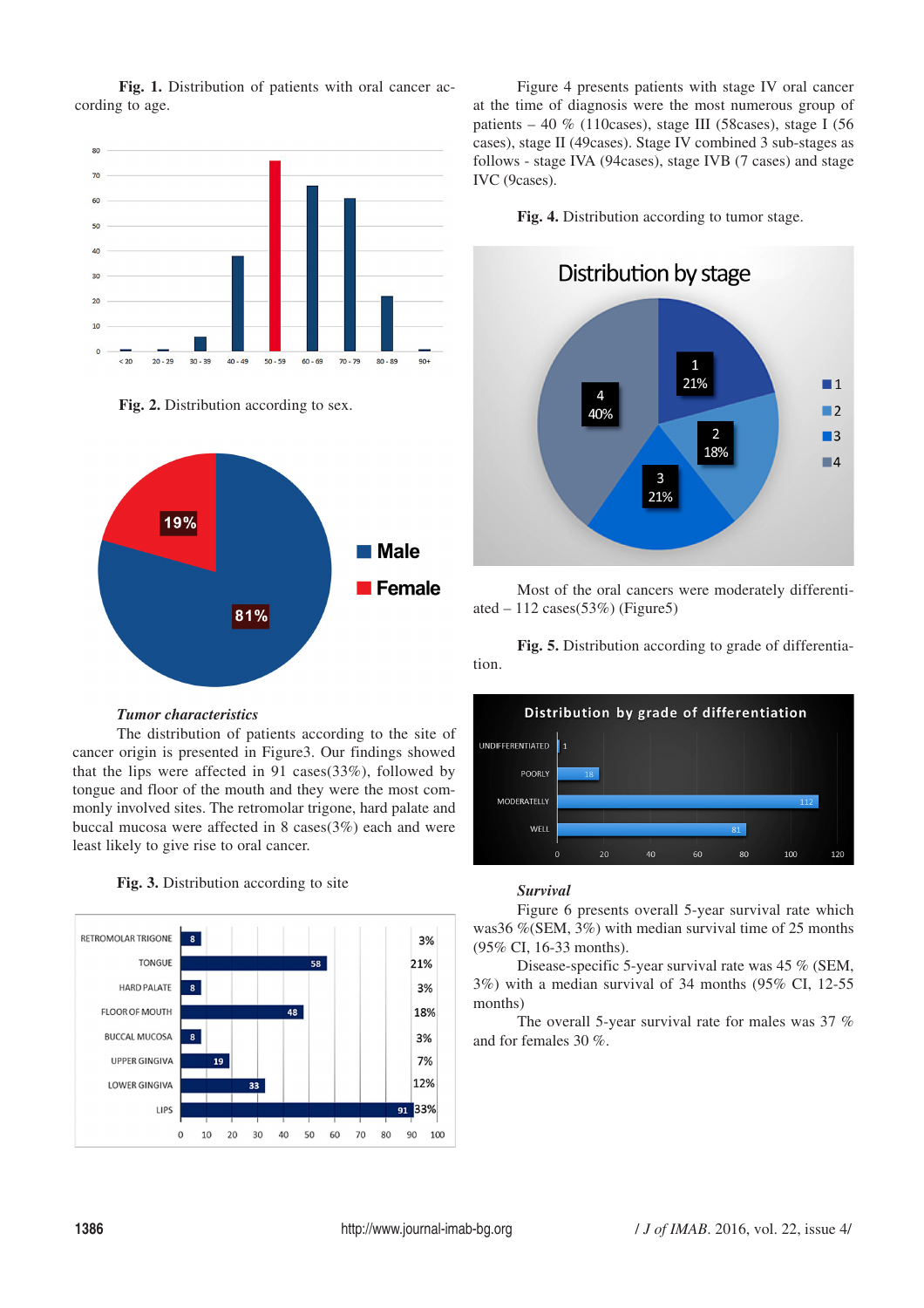



Table 1 presents the overall5-year survival rate according to site with the highest survival rate for upper lip(66%) and the lowest for retromolar trigone  $(0\%)$ . Logrank (Mantel-Cox) showed that the curves differed significantly  $(\div^2 = 60.13, \text{ p} < 0.05)$ 

**Table 1.** Overall 5-year survival rates for different sites

| Site              | Overall 5-year  |
|-------------------|-----------------|
|                   | survival rate % |
| Upper lip         | 66%             |
| Lower lip         | 50%             |
| Lower gingiva     | 20%             |
| Upper gingiva     | 36%             |
| Buccal mucosa     | 13%             |
| Floor of mouth    | 16%             |
| Hard palate       | 25%             |
| Tongue            | 26%             |
| Retromolartrigone | $0\%$           |

The overall 5-year survival rate by stage was found to be as follows – stage I (67%), stage II (51%), stage III (33%), stage IV (15%)(*Figure7*). Log-rank (Mantel-Cox) showed that the curves differed significantly  $(\div^2 = 65.155,$ p<0.05).



The well (42%)and moderately (36%)differentiated cancers demonstrated better survival in our study in comparison to poorly (0%) and undifferentiated (0%) oral cancers (Figure8). Log-rank (Mantel-Cox) showed that the curves differed significantly  $(\div^2 = 29.920, p < 0.05)$ .

**Fig. 8.** Overall 5-yearsurvival rates according to grade of differentiation (1 - well; 2 - moderate; 3 - poor; 4 - undifferentiated).



#### **DISCUSSION**

In this study, data of oral cancer as recorded over a period of 10 years was analysed. The character of the retrospective study meant insufficient data about cancer characteristics and follow-up visits, which had effect on the collected and presented results.

This analysis of the cancer burden in Bulgaria reveals variations in incidence and mortality rates. In most countries around the world including Bulgaria oral cancer is more